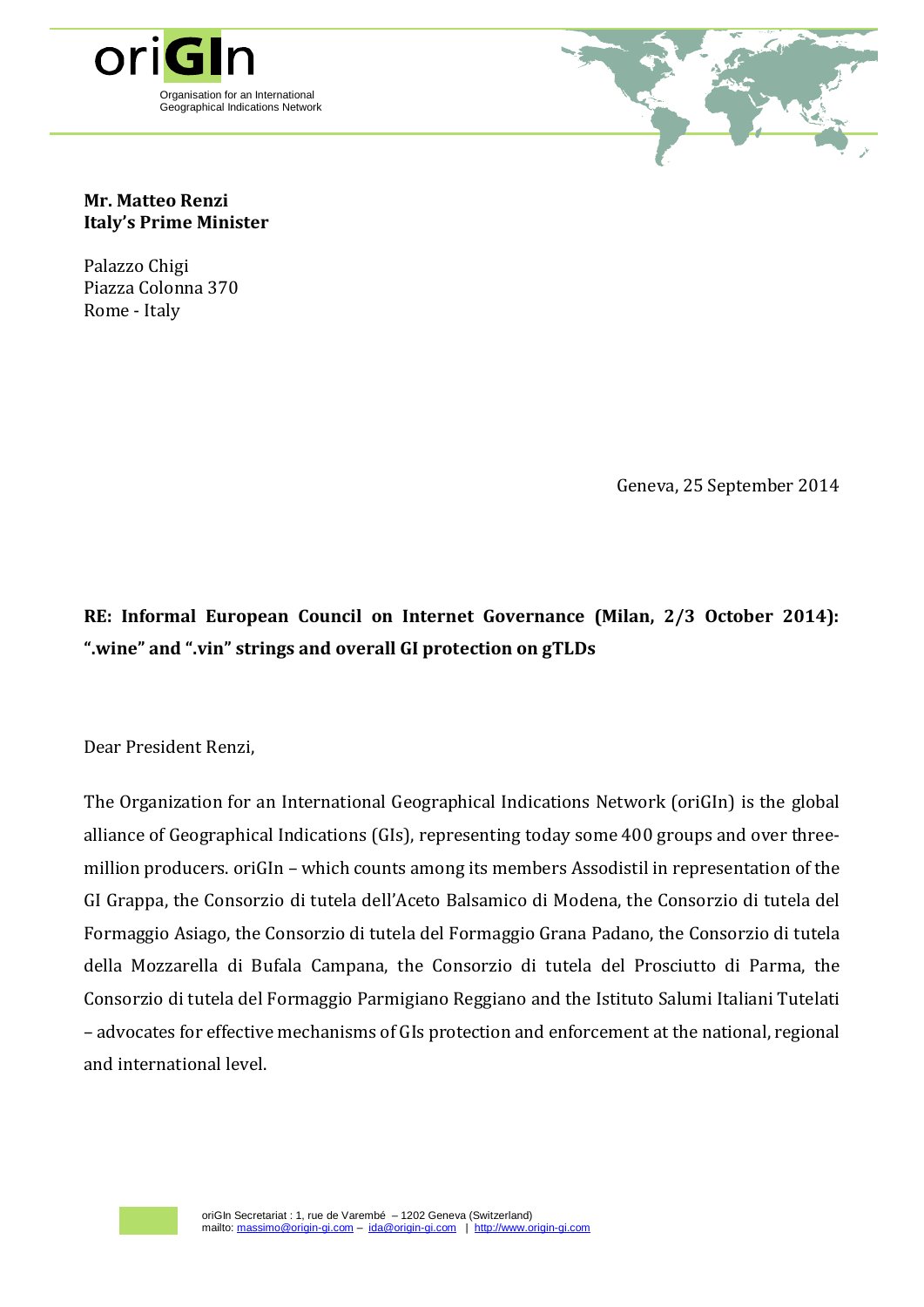

Over the last 2 years, oriGIn has been closely following the Internet Corporation for Assigned Names and Numbers (ICANN) process for the attribution of new generic top-level domains (gTLDs) and has raised concerns as to the serious risks it poses to GIs.

With specific reference to the ".wine" and ".vin" strings, oriGIn welcomes the initiatives undertaken by the European Commission and by several European Union Members States, including Italy, to prevent ICANN from delegating the ".wine" and ".vin" strings without adequate protection for GIs. In this respect, we believe that the "Cooperative Engagement Procedure" proved to be effective, as it has put on hold the delegation of the above-mentioned strings and has provided the GI wine sector with additional time to negotiate an acceptable solution with the ICANN.

Meanwhile, in view of the challenges that the ongoing "Cooperative Engagement Procedure" poses as well as the next ICANN meeting – to be held in Los Angeles on 12-16 October 2014 – we believe that the attention on this matter should remain high. In this respect, we encourage the Italian Presidency of the European Union to include the ".wine" and ".vin" in the agenda of the Informal European Council on Internet Governance and to discuss at the meeting potential actions, such as the "Independent Review", to be undertaken should the "Cooperative Engagement Procedure "fail.

For the GI sector it is crucial to secure a satisfactory solution with respect to the ".wine" and ".vin" strings. Furthermore, beyond the ".wine" and ".vin" issue, we believe that the overall ICANN process of attribution of new gTLDs has dramatically increased the challenges in terms of counterfeiting and misappropriation for GIs (let's think of new delegated strings such as ".bio", ".food", ".pizza" and ".coffee" just to name a few). In light of this, we believe that the European Union should take the lead in ensuring that – in the context of the Internet governance debate – a thorough discussion on the most effective ways to ensure an effective protection for GIs in gTLDs is undertaken. In this respect, it is crucial to recall that GIs is mainly a system of small and medium sized enterprises, in the vast majority of cases small rural producers that play a crucial role in the sustainable development of their communities.